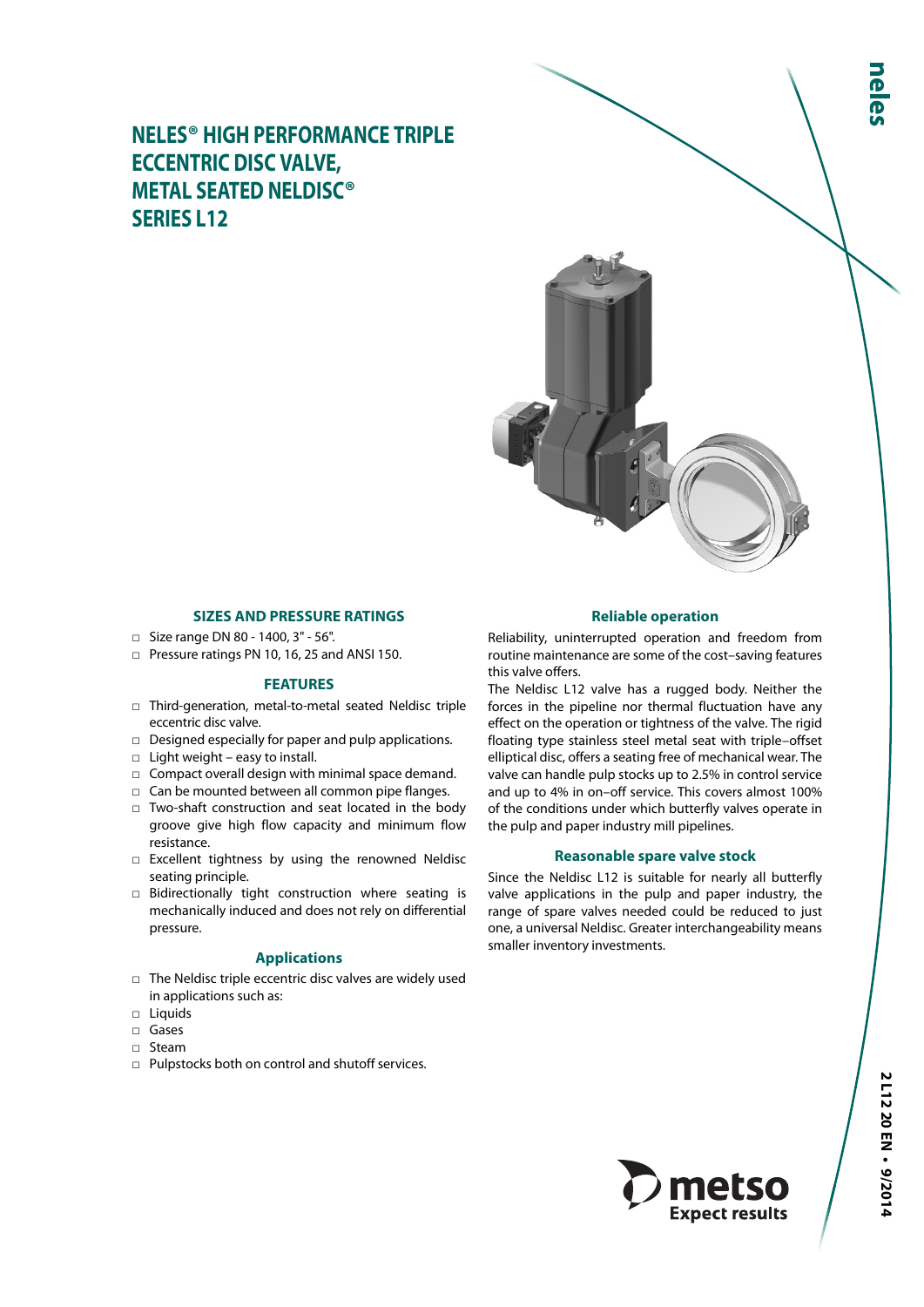# **EXPLODED VIEW**



**PARTS LIST**

| <b>ITEM</b>    | QTY            | <b>PART DESCRIPTION</b>                | <b>MATERIAL</b>                                                                              |
|----------------|----------------|----------------------------------------|----------------------------------------------------------------------------------------------|
|                | 1              | <b>BODY</b>                            | <b>Stainless steel</b>                                                                       |
| $\overline{2}$ | $\mathbf{1}$   | <b>CLAMP RING</b>                      | Stainless steel                                                                              |
| 3              | $\mathbf{1}$   | <b>DISC</b>                            | <b>Stainless steel</b>                                                                       |
| $\overline{4}$ | $\mathbf{1}$   | <b>SEAT RING</b>                       | Ni-Fe-base superalloy + Hard chrome DN80 - 600<br>Stainless steel + hard chrome DN700 - 1400 |
| 9              | 1              | <b>GLAND</b>                           | <b>Stainless steel</b>                                                                       |
| 10             | $\mathbf{1}$   | <b>BLIND FLANGE</b>                    | Stainless steel                                                                              |
| 11             | 1              | <b>DRIVE SHAFT</b>                     | Stainless steel                                                                              |
| 12             |                | <b>SHAFT</b>                           | Stainless steel                                                                              |
| 13             |                | <b>KEY</b>                             | Stainless steel                                                                              |
| 14             | 3              | PIN                                    | Stainless steel                                                                              |
| 15             | $\mathbf{1}$   | <b>BEARING</b>                         | PTFE on stainless steel net                                                                  |
| 16             |                | <b>BEARING</b>                         | PTFE on stainless steel net                                                                  |
| 18             | 1              | <b>GASKET</b>                          | Graphite                                                                                     |
| 19             | $\mathbf{1}$   | BODY SEAL, DN 1200 - 1400              | Graphite                                                                                     |
| 20             | 5              | <b>V-RING SET</b>                      | Polytetrafluoroethylene (PTFE)                                                               |
| 24             | $\overline{2}$ | <b>STUD</b>                            | Stainless steel                                                                              |
| 25             | $\overline{2}$ | <b>HEXAGON NUT</b>                     | <b>Stainless steel</b>                                                                       |
| 26             |                | <b>HEXAGON SCREW</b>                   | Stainless steel                                                                              |
| 27             | 2/4            | HEXAGON SOCKET HEAD SCREW DN700 - 1400 | Stainless steel                                                                              |
| 29             | $\mathbf{1}$   | <b>IDENTIFICATION PLATE</b>            | Stainless steel                                                                              |
| 42             | $\overline{2}$ | <b>RETAINING PLATE</b>                 | Stainless steel                                                                              |
| 44             |                | <b>DISC SPRING STACK</b>               | Electroless nickel plated spring steel (EN 10083-1.8159)                                     |

# **SEATING PRINCIPLE**

The disc of the valve is machined to close tolerances to create an elliptical shape similar to an oblique slice taken from a solid metal cone. When the valve is closed, the elliptical disc at the major axis displaces the seat ring outward, causing the seat ring to make contact with the disc at the minor axis. When the valve is opened, the contact is released and the seat ring returns to its original circular shape.

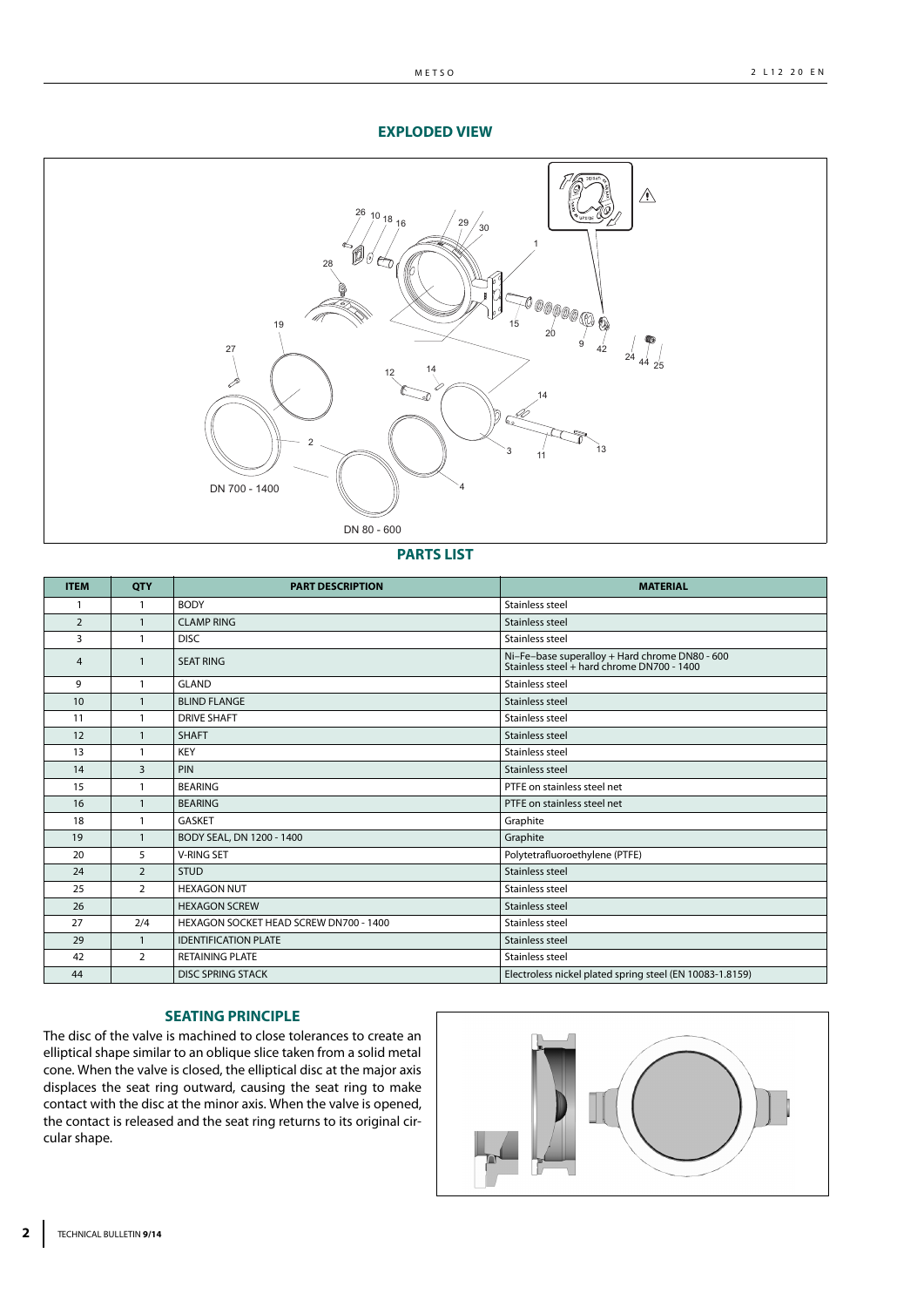#### **TECHNICAL SPECIFICATION**

### **Type**

Wafer-type, full-bore, metal-to-metal seated triple eccentric disc valve.

#### **Body**

| DN 80 - 125                              | PN40/ASME 300 rated one-piece body. |
|------------------------------------------|-------------------------------------|
| DN 150 - 600                             | PN25/ASME 150 rated one-piece body. |
| DN 700-1400                              | PN25/ASME 150 rated body.           |
| Suitable for fitting between flanges to: |                                     |
|                                          | <b>ASME 150</b>                     |
|                                          | PN 10, 16, 25                       |
|                                          | JIS 10.                             |

#### **Maximum differential pressure**

Rated pressure differential for the trim:

| DN 80 - 125 / 3" - 5"      | $\Delta p_{\rm max}$ = 25 bar / 363 psi |
|----------------------------|-----------------------------------------|
| DN 150/6"                  | $\Delta p_{max}$ = 25 bar / 363 psi     |
| DN 200 / 8"                | $\Delta p_{max}$ = 20 bar / 290 psi     |
| DN 250 - 1000 / 10" - 40"  | $\Delta p_{max}$ = 10 bar / 145 psi     |
| DN 1200 - 1400 / 48" - 56" | $\Delta p_{max} = 6$ bar / 87 psi       |

# **Face-to-face dimensions**

Dimensions according to:

EN 558 - 2 Serie 20 ISO 5752 (Series 20) API 609 low-pressure (Class 150) API 609 high-pressure (Class 150) except DN 350 BS 5155 (Class 150 medium) SSG 1036.

# **Cv values and flow resistance coefficients**

| <b>Valve size</b><br>mm / inch | $C_v$ 90° | ζ90° |
|--------------------------------|-----------|------|
| 80/3"                          | 254       | 1.2  |
| 100/4"                         | 450       | 1.2  |
| 125/5"                         | 840       | 0.85 |
| 150/6"                         | 1500      | 0.56 |
| 200/8"                         | 3050      | 0.41 |
| 250/10"                        | 5200      | 0.30 |
| 300/12"                        | 7700      | 0.28 |
| 350/14"                        | 11000     | 0.30 |
| 400 / 16"                      | 14300     | 0.32 |
| 500 / 20"                      | 22900     | 0.34 |
| 600 / 24"                      | 32400     | 0.33 |
| 700 / 28"                      | 41600     | 0.33 |
| 800/32"                        | 56600     | 0.33 |
| 900 / 36"                      | 70800     | 0.33 |
| 1000 / 40"                     | 87800     | 0.33 |
| 1200 / 48"                     | 129000    | 0.33 |
| 1400 / 56"                     | 177000    | 0.33 |

#### **Sizes**

DN 80, 100, 125, 150, 200, 250, 300, 350, 400, 500, 600, 700, 800, 900, 1000, 1200, 1400.

3", 4", 5", 6", 8", 10", 12", 14", 16", 20", 24", 28", 32", 36", 40", 48", 56".

# **Testing** Valve testing: Each valve undergoes a shell test and a seat test. The shell test pressure is 1.5 x PN. The seat test pressure is 1.1 x PN. The test medium is inhibited water. Valve tightness: Bidirectional ISO 5208 Rate D. Temperature range:  $-40...+260 °C / -60...+500 °F$ . **Standard materials** Body and disc: Stainless steel ASTM A 351 gr. CF8M (type AISI 316). Shaft, pins and key: Stainless steel type AISI 329 (SS 14 2324). Seat: Stainless steel ASTM B 424 (Incoloy 825): DN80 - 600. EN 10083 - 14418: DN700 - 1000. Bearings: Carbon-filled PTFE reinforced with stainless steel net. Metal bearings as an option DN 700 - 1400. Gland packing: V-Ring Set PTFE/PTFE or Graphite. Gaskets: Graphite.

# **Pressure/temperature ratings CF8M**

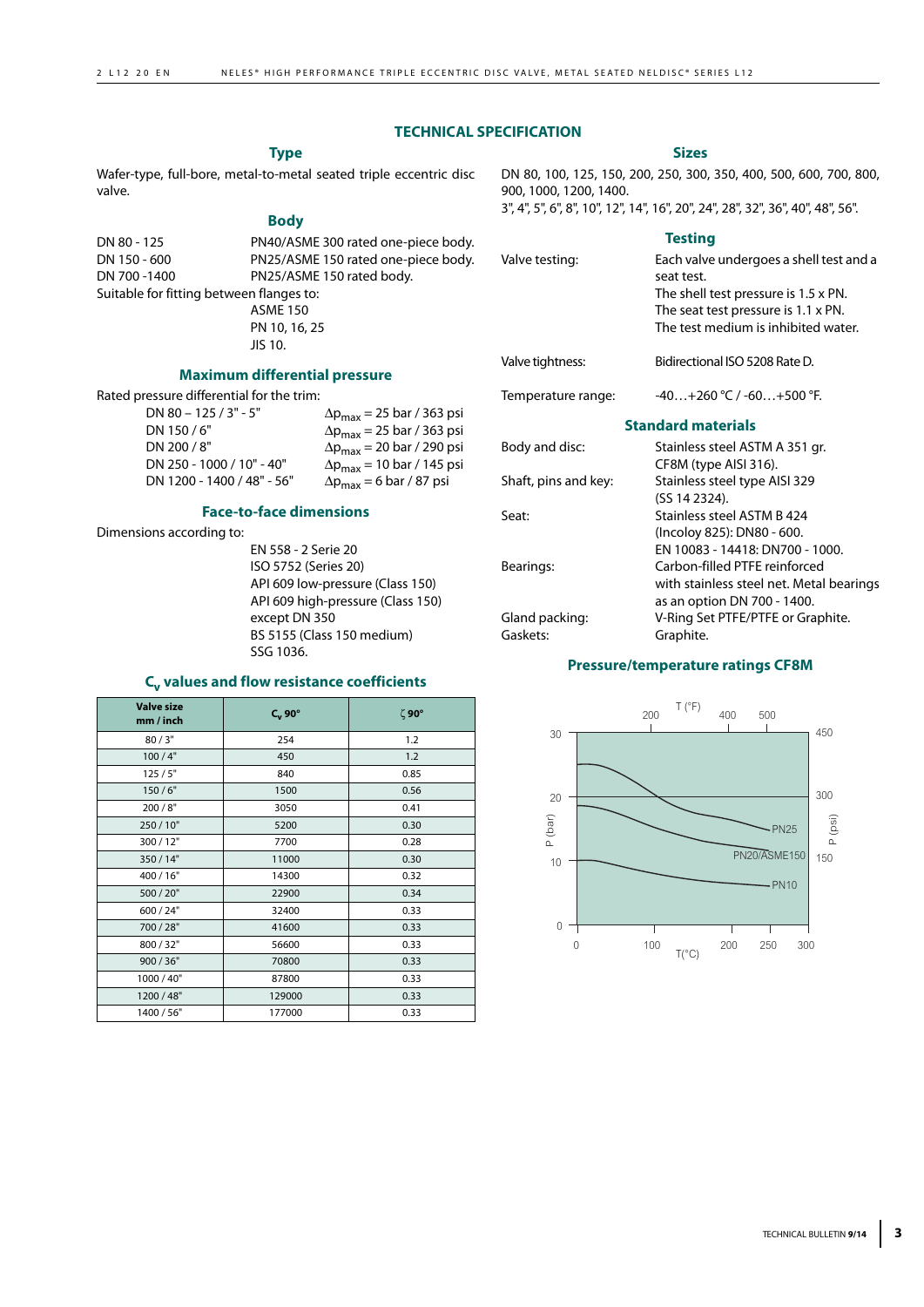# **DIMENSIONS**



|             | <b>DN</b> |     |      |      |     |      |      | <b>Dimensions, mm</b> |     |              |     |        |       |     | π               | $\overline{\mathbf{v}}$ |      | $\Delta \mathbf{p}$ s | $\Delta p 70^\circ$ |
|-------------|-----------|-----|------|------|-----|------|------|-----------------------|-----|--------------|-----|--------|-------|-----|-----------------|-------------------------|------|-----------------------|---------------------|
| <b>Type</b> |           | A   | A1   | ØB   | c   | E    | κ    |                       |     | $\mathbf{o}$ | R   | M      | P     | N   |                 |                         | kg   | bar                   | bar                 |
| L12A 80     | 80        | 47  | 20   | 132  | 80  | 213  | 190  | 70                    |     | 15           | 105 | 4.763  | 17    | 25  | M12             | M <sub>8</sub>          | 4    | 25                    | 8                   |
| L12A 100    | 100       | 52  | 25   | 160  | 100 | 256  | 220  | 90                    |     | 20           | 125 | 4.763  | 22.2  | 35  | M <sub>12</sub> | M8                      | 5    | 25                    | 10.7                |
| L12A 125    | 125       | 56  | 27   | 180  | 115 | 269  | 235  | 90                    |     | 20           | 125 | 4.763  | 22.2  | 35  | M12             | M <sub>8</sub>          | 7    | 25                    | 5.4                 |
| L12A 150    | 150       | 56  | 28   | 216  | 130 | 305  | 270  | 110                   | 32  | 20           | 125 | 4.763  | 22.2  | 35  | M12             | M8                      | 11   | 25                    | 3.1                 |
| L12A 200    | 200       | 61  | 27   | 272  | 160 | 346  | 300  | 110                   | 32  | 25           | 136 | 6.35   | 27.8  | 46  | M12             | M10                     | 16   | 20                    | 2.8                 |
| L12A 250    | 250       | 68  | 32   | 327  | 200 | 376  | 330  | 130                   | 32  | 25           | 156 | 6.35   | 27.8  | 46  | M12             | M10                     | 27   | 10                    | 1.5                 |
| L12A 300    | 300       | 78  | 34   | 373  | 270 | 409  | 360  | 130                   | 32  | 30           | 159 | 6.35   | 32.9  | 51  | M12             | M10                     | 40   | 10                    | 1.3                 |
| L12A 350    | 350       | 78  | 34   | 416  | 310 | 473  | 415  | 160                   | 40  | 35           | 178 | 9.525  | 39.1  | 58  | M <sub>16</sub> | M <sub>10</sub>         | 45   | 10                    | 1.5                 |
| L12A 400    | 400       | 102 | 45   | 480  | 330 | 513  | 445  | 160                   | 40  | 40           | 188 | 9.525  | 44.2  | 68  | M16             | M10                     | 75   | 10                    | 1.3                 |
| L12A 500    | 500       | 127 | 63.5 | 590  | 420 | 610  | 520  | 160                   | 55  | 50           | 230 | 12.7   | 55.5  | 90  | M20             | M14                     | 120  | 10                    | 1.5                 |
| L12A 600    | 600       | 154 | 77   | 690  | 480 | 739  | 620  | 230                   | 90  | 70           | 299 | 19.05  | 78.2  | 119 | M24             | M16                     | 220  | 10                    | 2.2                 |
| L12B700     | 700       | 165 | 65   | 800  | 536 | 829  | 710  | 230                   | 90  | 70           | 299 | 19.05  | 78.2  | 119 | M24             | M16                     | 331  | 10                    | 1.5                 |
| L12B800     | 800       | 190 | 80   | 900  | 622 | 937  | 791  | 230                   | 90  | 85           | 326 | 22.225 | 94.7  | 146 | M24             | M16                     | 489  | 10                    | 1.8                 |
| L12B 900    | 900       | 203 | 91.4 | 1000 | 678 | 1058 | 902  | 330                   | 120 | 95           | 376 | 22.225 | 104.8 | 156 | M30             | M20                     | 651  | 10                    | 1.7                 |
| L12B 1000   | 1000      | 216 | 95   | 1110 | 728 | 1108 | 952  | 330                   | 120 | 95           | 376 | 22.225 | 104.8 | 156 | M30             | M20                     | 805  | 10                    | 1.2                 |
| L12B 1200   | 1200      | 254 | 108  | 1330 | 855 | 1250 | 1080 | 330                   | 120 | 105          | 400 | 25.4   | 116.2 | 170 | M30             | M20                     | 1200 | 6                     |                     |
| L12B 1400   | 1400      | 279 | 118  | 1540 | 950 | 1395 | 1200 | 360                   | 135 | 120          | 455 | 31.75  | 133.8 | 195 | M30             | M20                     | 1900 | 6                     |                     |

| <b>Type</b> | <b>SIZE</b> |       |                |       |       |       |       | <b>Dimensions, inch</b> |                          |              |       |       |      |      | V<br>υ          |                | <b>lbs</b> | $\Delta$ ps | $\Delta p70^\circ$ |
|-------------|-------------|-------|----------------|-------|-------|-------|-------|-------------------------|--------------------------|--------------|-------|-------|------|------|-----------------|----------------|------------|-------------|--------------------|
|             |             | A     | A <sub>1</sub> | ØB    |       | E     | κ     | S                       |                          | $\mathbf{o}$ | R     | M     | P    | N    |                 |                |            | psi         | psi                |
| L12A80      | 3           | 1.85  | 0.79           | 5.20  | 3.15  | 8.39  | 7.48  | 2.76                    |                          | 0.59         | 4,13  | 0.19  | 0.67 | 0.98 | M12             | M <sub>8</sub> | 8.8        | 363         | 116                |
| L12A 100    | 4           | 2.05  | 0.98           | 6.30  | 3.94  | 10.08 | 8.66  | 3.54                    | $\overline{\phantom{a}}$ | 0.79         | 4,92  | 0.19  | 0.87 | 1.38 | M12             | M8             | 11         | 363         | 155                |
| L12A 125    | 5.          | 2.20  | 1.06           | 7.48  | 4.53  | 10.59 | 9.25  | 3.54                    | ۰                        | 0.79         | 4,92  | 0.19  | 0.87 | .38  | M12             | M <sub>8</sub> | 15.4       | 363         | 78                 |
| L12A 150    | 6           | 2.20  | 1.10           | 8.50  | 5.12  | 12.01 | 10.63 | 4.33                    | 1.26                     | 0.79         | 4,92  | 0.19  | 0.87 | 1.38 | M12             | M8             | 24.2       | 363         | 45                 |
| L12A 200    | 8           | 2.40  | 1.06           | 10.71 | 6.30  | 13.62 | 11.81 | 4.33                    | 1.26                     | 0.98         | 5,35  | 0.25  | 1.09 | 1.81 | M12             | M10            | 35.2       | 290         | 41                 |
| L12A 250    | 10          | 2.68  | 1.26           | 12.87 | 7.87  | 14.80 | 12.99 | 5.12                    | 1.26                     | 0.98         | 6,14  | 0.25  | 1.09 | 1.81 | M12             | M10            | 59.4       | 145         | 22                 |
| L12A 300    | 12          | 3.07  | 1.34           | 14.69 | 10.63 | 16.10 | 14.17 | 5.12                    | 1.26                     | 1.18         | 6,26  | 0.25  | 1.30 | 2.01 | M12             | M10            | 88         | 145         | 19                 |
| L12A 350    | 14          | 3.07  | 1.34           | 16.38 | 12.20 | 18.62 | 16.34 | 6.30                    | 1.57                     | 1.38         | 7,01  | 0.38  | 1.54 | 2.28 | M <sub>16</sub> | M10            | 99         | 145         | 22                 |
| L12A 400    | 16          | 4.02  | 1.77           | 18.90 | 12.99 | 20.20 | 17.52 | 6.30                    | 1.57                     | 1.57         | 7,40  | 0.38  | 1.74 | 2.68 | M16             | M10            | 165        | 145         | 19                 |
| L12A 500    | 20          | 5.00  | 2.50           | 23.23 | 16.54 | 24.02 | 20.47 | 6.30                    | 2.17                     | 1.97         | 9,06  | 0.50  | 2.19 | 3.54 | M20             | M14            | 264        | 145         | 22                 |
| L12A 600    | 24          | 6.06  | 3.03           | 27.17 | 18.90 | 29.09 | 24.41 | 9.06                    | 3.54                     | 2.76         | 11.77 | 0.75  | 3.08 | 4.69 | M24             | M16            | 484        | 145         | 32                 |
| L12B 700    | 28          | 6.5   | 2.55           | 31.5  | 21.1  | 32.64 | 27.95 | 9.05                    | 3.54                     | 2.76         | 11,77 | 0.75  | 3.08 | 4.68 | M24             | M16            | 730        | 145         | 22                 |
| L12B 800    | 32          | 7.48  | 3.15           | 35.4  | 24.5  | 36.89 | 31.14 | 9.05                    | 3.54                     | 3.35         | 12,83 | 0.875 | 3.72 | 5.75 | M24             | M16            | 1078       | 145         | 26                 |
| L12B 900    | 36          | 8     | 3.6            | 39.4  | 26.7  | 41.65 | 35.51 | 13                      | 4.72                     | 3.74         | 14,80 | 0.875 | 4.13 | 6.14 | M30             | M20            | 1435       | 145         | 25                 |
| L12B 1000   | 40          | 8.5   | 3.74           | 43.7  | 28.7  | 43.62 | 37.48 | 13                      | 4.72                     | 3.74         | 14,80 | 0.875 | 4.13 | 6.14 | M30             | M20            | 1774       | 145         | 17                 |
| L12B 1200   | 48          | 10.00 | 4.25           | 52.36 | 33.66 | 49.21 | 42.52 | 12.99                   | 4.72                     | 4.13         | 15,75 | 1.00  | 4.57 | 6.69 | M30             | M20            | 2640       | 87          | 14.5               |
| L12B 1400   | 56          | 10.98 | 4.65           | 60.63 | 37.40 | 54.92 | 47.24 | 14.17                   | 5.31                     | 4.72         | 17,91 | .25   | 5.27 | 7.68 | M30             | M20            | 4180       | 87          | 14.5               |

Δp<sub>s</sub>= max. shut-off pressure, bar/psi, allowed by valve´s mechanical strength.<br>Δp70°= max. pressure differential, bar/psi, across 70° open valve allowed by valve´s mechanical strength.



| <b>L12A - RH</b>           |  |                |           |    |    |     | <b>Dimensions, mm</b> |     |     |     |     |    |
|----------------------------|--|----------------|-----------|----|----|-----|-----------------------|-----|-----|-----|-----|----|
| STANDARD MOUNTING POSITION |  |                | <b>DN</b> |    |    | øB  |                       |     |     |     |     | kg |
|                            |  | L12A 80-RH415  | 80        | 47 | 20 | 132 | 80                    | 293 | 213 | 100 | 400 |    |
|                            |  | L12A 100-RH420 | 100       | 52 | 25 | 160 | 100                   | 356 | 256 | 100 | 400 |    |
|                            |  | 12A 150-RH420  | 125       | 56 |    | 190 |                       | 384 | 269 | 100 | 400 |    |
|                            |  | L12A 150-RH520 | 150       | 56 | 28 | 216 | 130                   | 435 | 305 | 130 | 520 | 12 |

|                |             | <b>Dimensions, inch</b> |                     |           |             |                     |              |      |       |            |  |  |
|----------------|-------------|-------------------------|---------------------|-----------|-------------|---------------------|--------------|------|-------|------------|--|--|
|                | <b>Size</b> | A                       | A <sub>1</sub>      | øB        |             | н                   |              |      |       | <b>Ibs</b> |  |  |
| L12A 80-RH415  |             |                         | 1.85 0.79 5.20 3.15 |           |             | 13.39               | 8.39         | 3.94 | 15.75 | 11         |  |  |
| L12A 100-RH420 | 4           |                         | $2.05$ 0.98         |           | $6.30$ 3.94 | 14.02               | 10.08        | 3.94 | 15.75 | 13         |  |  |
| L12A 150-RH420 |             | 2.20                    |                     | 1.06 7.48 | 4.53        | 15.12               | $10.59$ 3.94 |      | 15.75 | 18         |  |  |
| L12A 150-RH520 | 6           | 2.20                    |                     |           |             | 8.50   5.12   17.13 | 112.01       | 5.12 | 20.47 | 26         |  |  |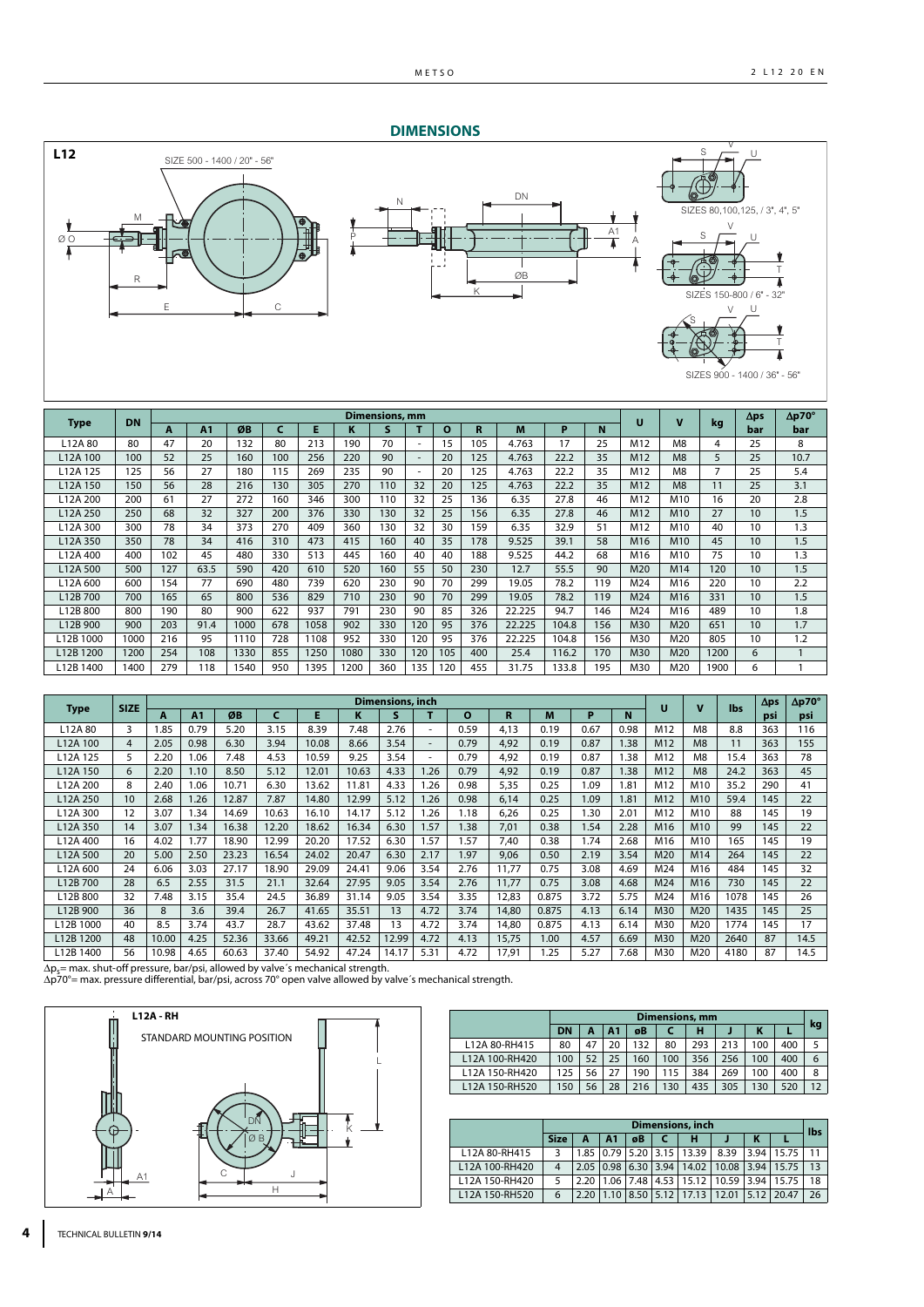

|             |     | <b>Dimensions, mm</b> |     |     |     |    |  |  |  |  |  |  |
|-------------|-----|-----------------------|-----|-----|-----|----|--|--|--|--|--|--|
| <b>Type</b> |     | G                     |     |     | ØZ  | kg |  |  |  |  |  |  |
| M07         | 241 | 185                   | 65  | 52  | 160 |    |  |  |  |  |  |  |
| M10         | 241 | 185                   | 65  | 52  | 200 |    |  |  |  |  |  |  |
| M12         | 304 | 235                   | 88  | 71  | 315 | 10 |  |  |  |  |  |  |
| M14         | 405 | 305                   | 93  | 86  | 400 | 18 |  |  |  |  |  |  |
| M15         | 456 | 346                   | 102 | 105 | 500 | 26 |  |  |  |  |  |  |
| M16         | 530 | 387                   | 124 | 130 | 600 | 37 |  |  |  |  |  |  |

|                 |       | <b>Dimensions, inch</b> |      |      |       |     |  |  |  |  |  |
|-----------------|-------|-------------------------|------|------|-------|-----|--|--|--|--|--|
| <b>Type</b>     |       | G                       |      |      | ØZ    | lbs |  |  |  |  |  |
| M07             | 9.49  | 7.28                    | 2.56 | 2.05 | 6.30  | 9   |  |  |  |  |  |
| M10             | 9.49  | 7.28                    | 2.56 | 2.05 | 7.87  | 9   |  |  |  |  |  |
| M12             | 11.97 | 9.25                    | 3.46 | 2.80 | 12.40 | 22  |  |  |  |  |  |
| M14             | 15.94 | 12.01                   | 3.66 | 3.39 | 15.75 | 40  |  |  |  |  |  |
| M <sub>15</sub> | 17.95 | 13.62                   | 4.02 | 4.13 | 19.69 | 57  |  |  |  |  |  |
| M16             | 20.87 | 15.24                   | 4.88 | 5.12 | 23.62 | 81  |  |  |  |  |  |

# **VALVE + PNEUMATIC ACTUATOR / B1C / B1J / B1JA**



\*) see dimensions ØB and K on table page 4.

| <b>Type</b>                    |     |      | Dimensions, mm |     |     | <b>NPT</b> | kg  |
|--------------------------------|-----|------|----------------|-----|-----|------------|-----|
|                                | X   | G    | F              | v   |     |            |     |
| <b>B1C6</b>                    | 90  | 260  | 400            | 36  | 283 | 1/4        | 4.2 |
| <b>B1C9</b>                    | 110 | 315  | 455            | 43  | 279 | 1/4        | 9.6 |
| <b>B1C11</b>                   | 135 | 375  | 540            | 51  | 290 | 3/8        | 16  |
| B <sub>1</sub> C <sub>13</sub> | 175 | 445  | 635            | 65  | 316 | 3/8        | 31  |
| <b>B1C17</b>                   | 215 | 545  | 770            | 78  | 351 | 1/2        | 54  |
| <b>B1C20</b>                   | 215 | 575  | 840            | 97  | 385 | 1/2        | 73  |
| B1C25                          | 265 | 710  | 1040           | 121 | 448 | 1/2        | 131 |
| <b>B1C32</b>                   | 395 | 910  | 1330           | 153 | 525 | 3/4        | 256 |
| B1C40                          | 505 | 1150 | 1660           | 194 | 595 | 3/4        | 446 |
| <b>B1C50</b>                   | 610 | 1350 | 1970           | 242 | 690 |            | 830 |

|     |      |      |     |                       |     | kg         |
|-----|------|------|-----|-----------------------|-----|------------|
| X   | G    |      | v   |                       |     |            |
| 110 | 368  | 485  | 36  | 273                   | 3/8 | 13         |
| 135 | 420  | 560  | 43  | 279                   | 3/8 | 17         |
| 175 | 490  | 650  | 51  | 290                   | 3/8 | 30         |
| 215 | 620  | 800  | 65  | 316                   | 1/2 | 57         |
| 265 | 760  | 990  | 78  | 351                   | 1/2 | 100        |
| 395 | 935  | 1200 | 97  | 358                   | 3/4 | 175        |
| 505 | 1200 | 1530 | 121 | 448                   | 3/4 | 350        |
| 540 | 1410 | 1830 | 153 | 525                   |     | 671        |
|     |      |      |     | <b>Dimensions, mm</b> |     | <b>NPT</b> |

|              |       | <b>Dimensions, inch</b> | <b>NPT</b> |      |       |     |      |
|--------------|-------|-------------------------|------------|------|-------|-----|------|
| <b>Type</b>  | X     | G                       | F          | v    |       |     | lbs  |
| <b>B1C6</b>  | 3.54  | 10.24                   | 15.75      | 1.42 | 11.14 | 1/4 | 9    |
| <b>B1C9</b>  | 4.33  | 12.40                   | 17.91      | 1.69 | 10.98 | 1/4 | 21   |
| <b>B1C11</b> | 5.31  | 14.76                   | 21.26      | 2.01 | 11.42 | 3/8 | 35   |
| B1C13        | 6.89  | 17.52                   | 25.00      | 2.56 | 12.44 | 3/8 | 68   |
| <b>B1C17</b> | 8.46  | 21.46                   | 30.31      | 3.07 | 13.82 | 1/2 | 119  |
| <b>B1C20</b> | 8.46  | 22.64                   | 33.07      | 3.82 | 15.16 | 1/2 | 161  |
| B1C25        | 10.43 | 27.95                   | 40.94      | 4.76 | 17.64 | 1/2 | 289  |
| B1C32        | 15.55 | 35.83                   | 52.36      | 6.02 | 20.67 | 3/4 | 564  |
| B1C40        | 19.88 | 45.28                   | 65.35      | 7.64 | 23.43 | 3/4 | 983  |
| <b>B1C50</b> | 24.02 | 53.15                   | 77.56      | 9.53 | 27.17 |     | 1829 |

|                    | <b>Dimensions, inch</b> |       |       |      |       |            |            |
|--------------------|-------------------------|-------|-------|------|-------|------------|------------|
| <b>Type</b>        | X                       | G     | F     | v    |       | <b>NPT</b> | <b>lbs</b> |
| <b>B1J, B1JA6</b>  | 4.33                    | 14.49 | 19.09 | 1.42 | 10.75 | 3/8        | 28         |
| <b>B1J, B1JA8</b>  | 5.31                    | 16.54 | 22.05 | 1.69 | 10.98 | 3/8        | 37         |
| B1J, B1JA10        | 6.89                    | 19.29 | 25.59 | 2.01 | 11.42 | 3/8        | 66         |
| <b>B1J, B1JA12</b> | 8.46                    | 24.41 | 31.50 | 2.56 | 12.44 | 1/2        | 126        |
| <b>B1J, B1JA16</b> | 10.43                   | 29.92 | 38.98 | 3.07 | 13.82 | 1/2        | 220        |
| <b>B1J, B1JA20</b> | 15.55                   | 36.81 | 47.24 | 3.82 | 14.09 | 3/4        | 386        |
| <b>B1J, B1JA25</b> | 19.88                   | 47.24 | 60.24 | 4.76 | 17.64 | 3/4        | 771        |
| <b>B1J, B1JA32</b> | 21.26                   | 55.51 | 72.05 | 6.02 | 20.67 |            | 1479       |